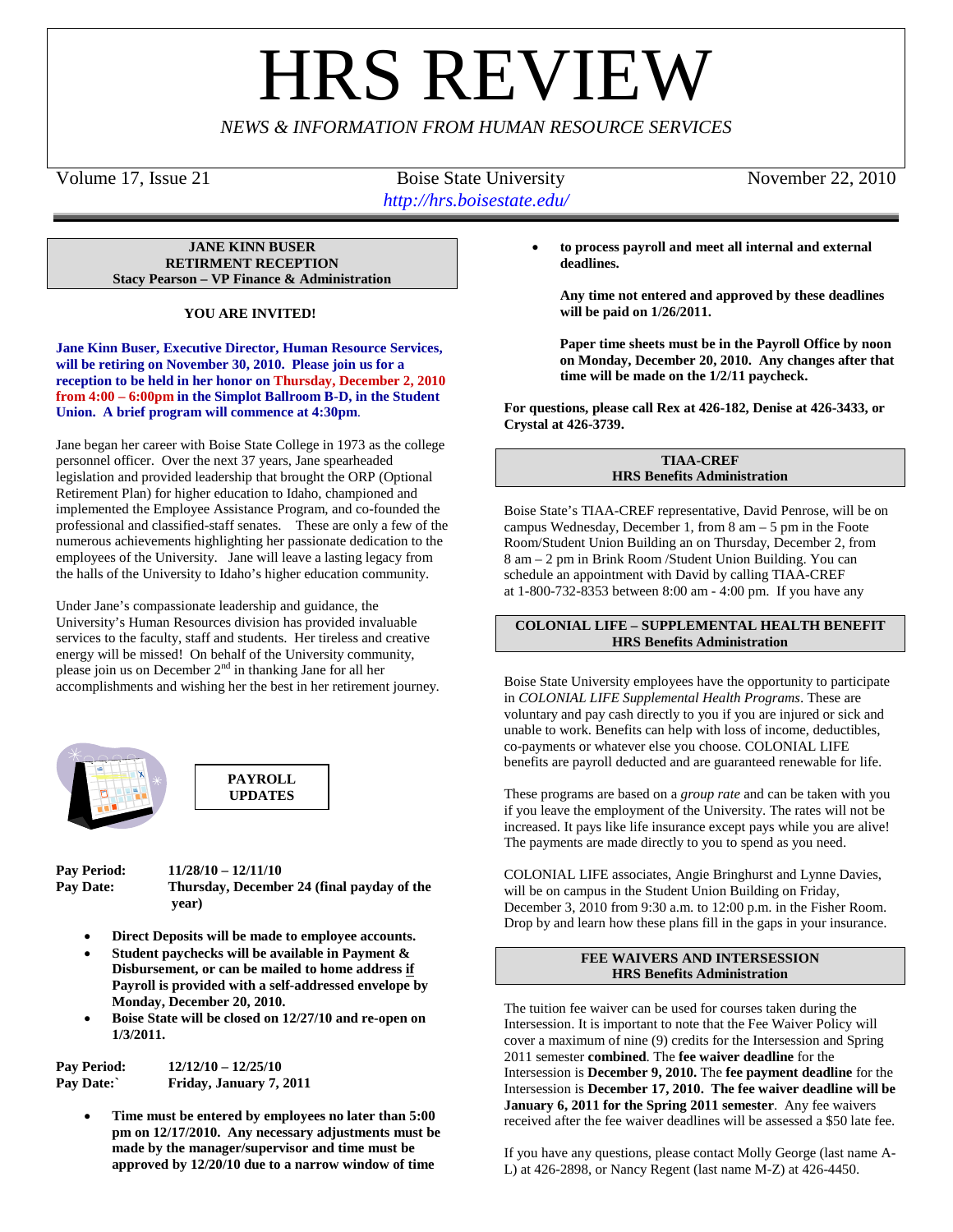#### **EMPLOYEE LEARNING & DEVELOPMENT Jerri Mizrahi – HRS Employee Learning & Development Manager**

Human Resource Services is pleased to announce our Fall 2010 Learning and Development calendar. For a complete listing and descriptions, visit:

[http://cedar.boisestate.edu/hrs/workshops/register.asp.](http://cedar.boisestate.edu/hrs/workshops/register.asp) Register online at:<http://cedar.boisestate.edu/hrs/workshops/login.asp> or e-mail [HREmployeeLandD@boisestate.edu.](mailto:HREmployeeLandD@boisestate.edu)

#### **Self-Defense Training**

December 2, 2010; 11:00 a.m. - 1:00 p.m. Student Union Building – Lookout Room

#### **Personal Information Security**

Tuesday, December 7, 2010; 11:00 a.m. - Noon Student Union Building - Cataldo Presenter: Bob Henry, BSU Information Security Officer

#### **Data Warehouse Training (new user)**

12/10/2010; 1:30 - 3:30 p.m. Simplot Micron Building Room 209

#### **Managing the Stress Response**

December 8, 2010; Noon - 1:00 p.m. Student Union Building – Trueblood Room

#### **PERSONAL ENRICHMENT CLASSES Tom Ansbach – Extended Studies**

Personal Enrichment program classes are self support classes and do not qualify for faculty/staff waiver. Registration opens on December 16. For more information and registration/payment visit our site at boisestate.edu/noncredit or call 426-1709.

# **Art**

# **The Basics of Watercolor**

Perfect for the beginner or the intermediate painter seeking to reconnect with their playful self. A looser, more fluent style using larger brushes and fewer materials is encouraged in this class. Emphasis will be on simplification and organization of values, edges and negative spaces. The main objective is to have fun with watercolor. Other materials, equipment required: Supply list available at Quality Art, Inc. - cost of supplies is approximately \$30. **Bring supplies to first class.**

# **Tuesday, February 22-Mar. 22; 6:30 pm-9 pm Boise Campus, \$125; Instructor: Jim Blankenship**

#### **Wheel-Thrown Pots**

Discover the fundamentals of making pots on the potter's wheel and through hand building. Learn techniques for creating basic forms such as bowls, cups, and vases using high-temperature clays and glazes. Beginners will learn the basics while more skilled students will strengthen their techniques in this fun class. Other materials, equipment required: Supply list available at Potter's Center.

**Wed., Feb. 9-Mar. 16; 6 pm - 8:30 pm Boise Campus, \$135; Instructor: Angela Neiwert**

#### **Photoshop Fundamentals I**

Unleash the power of Adobe Photoshop and enhance your favorite photographs. Explore and master the basics of digital image editing, including correcting over/under exposed images, adjusting color balance, elementary layering techniques and creation of simple selections. Other materials, equipment required: Digital camera, home computer with Adobe Photoshop required. Photoshop CS4 or 5 recommended (extended version not necessary). Photoshop Elements OK.

**Saturday, February 26-Mar 19; 1 pm - 4 pm**

# **Boise Campus, \$130; Instructor: Shawna Hanel**

# **Photoshop Fundamentals II**

Ready to take digital photography to the next level? This class will introduce students to the flexibility and creative opportunities available in Camera Raw editing, advanced layering techniques, complex selections, monitor calibration and color management using ICC profiles. Completion of Photoshop Fundamentals I recommended. **Saturday, April 9-April 30; 1 pm - 4 pm Boise Campus, \$130; Instructor: Shawna Hanel**

#### **Drawing Outside the Square**

Learn to draw using imagination, memory and the everyday as starting points. This course aims to teach basic skills and expand definitions of drawing. Several approaches will be explored along with traditional and non-traditional materials. Required Supplies: Supply list at Quality Art bring to first class.

**Tuesday, April 12-May 3; 6 pm-8:30 pm Boise Campus, \$115; Instructor: Kate Walker**

# **LANGUAGES**

**Conversational Spanish Basics for** *For those with no previous Spanish experience.* **Beginners I Option 1 Monday, February 7-March 21; 6 pm-8 pm Boise Campus, \$108; Staff**

#### **Option 2**

**Thursday, February 10-March 17; 6 pm-8 pm Boise Campus, \$108; Anita Waggoner**

#### **Conversational Spanish Basics for**

**Monday, April. 4-May 9; 6 pm-8:30 pm Beginners II Boise Campus, \$108; Staff**

#### **Spanish Culture & Conversation for Advanced Beginners I**

*Prerequisite: Levels I and II or equivalent experience. Emphasis on continued conversational skill development and learning to describe past activities and future plans.* **Monday, February 7-March 21; 6 pm- 8:30 pm Boise Campus, \$108; Luise. Gomez**

# **Conversational French for**

**Beginners I**

*For those with no previous French experience.* **Tuesday, February 8-March 15; 6 pm- 8 pm Boise Campus, \$108; Gabrielle Applequist**

#### **Conversational French for**

**Tuesday, March 22-May 3; 6 pm- 8 pm Beginners II Boise Campus, \$108; Gabrielle Applequist**

#### **Beginning Italian I**

*For those with no previous Italian experience.* **Tuesday, February 8-Mar. 15; 6 pm - 8 pm Boise Campus, \$108; Maura Holly**

#### **Beginning Italian II**

*Continued development of listening and speaking skills for general communication and travel to Italy.* **Tuesday, March 22-May 3; 6 pm - 8 pm Boise Campus, \$108; Maura Holly**

#### **Conversational Arabic I**

**Thursday, February 10-March 17; 6 pm - 8 pm Boise Campus, \$108; Dalia Eltayeb**